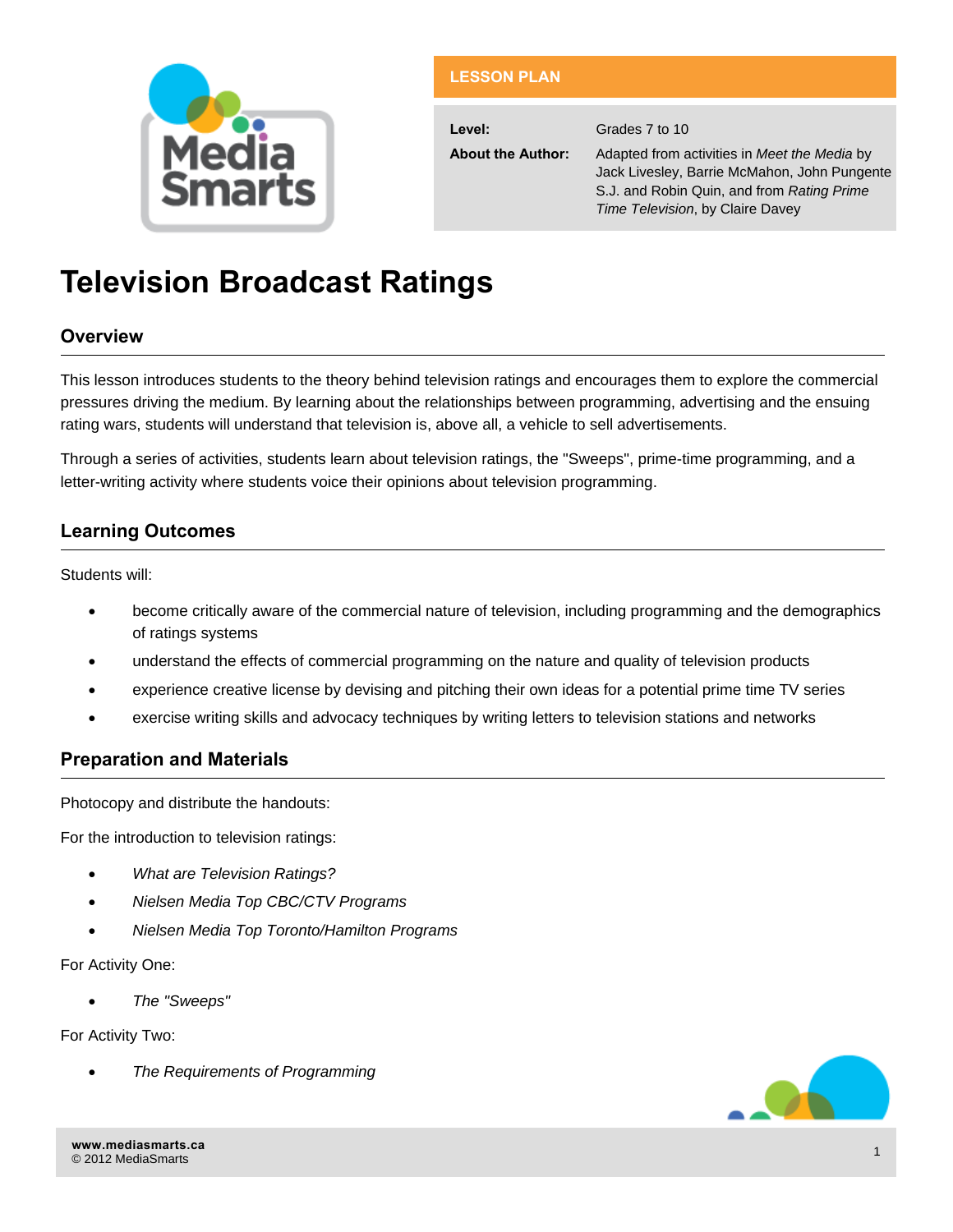For Activity Three:

*Voice Your Opinions* 

## **Procedure**

#### **What are Television Ratings?**

Photocopy and distribute the handout *What are Television Ratings*?

Discuss television ratings and how they affect advertising, and consequently programming.

Photocopy and distribute Nielsen Media Top CBC/CTV Programs and *Nielsen Media Top Toronto/Hamilton Programs*.

The CBC/CTV chart contains national statistics. The Toronto/Hamilton chart reflects local programming. (Teachers who wish to see whether local ratings for their areas are available should visit the American and Canadian Nielsen Media Research websites.)

Using these indexes, ask students the following questions:

- Which time slot has the largest number of people watching?
- Judging by the programs that are listed, who, demographically, is most likely to be watching at this time? Nationally? In Toronto/Hamilton?
- What similarities and differences are there between the top programs listed nationally, and the top local programs for Toronto/Hamilton?
- Which network features the highest number of top-rated programs, nationally and locally?
- What kind of advertisers do you think would pay for time during the highest-rated slots?
- Are the programs from a particular time slot similar or different? What patterns can you find?
- Based on these indexes, pick the best time slot for the following products:
	- cleaning and laundry products
	- breakfast foods
	- cars
	- dog food
	- beer
	- gardening supplies
	- junk food (i.e. soft drinks and chips)
	- fast foods (i.e. McDonalds)

#### **Activities**

#### **Activity One: The "Sweeps"**

This activity should be used during the television industry's "Sweeps" month (March and November in Canada, and November, February and May in the U.S.).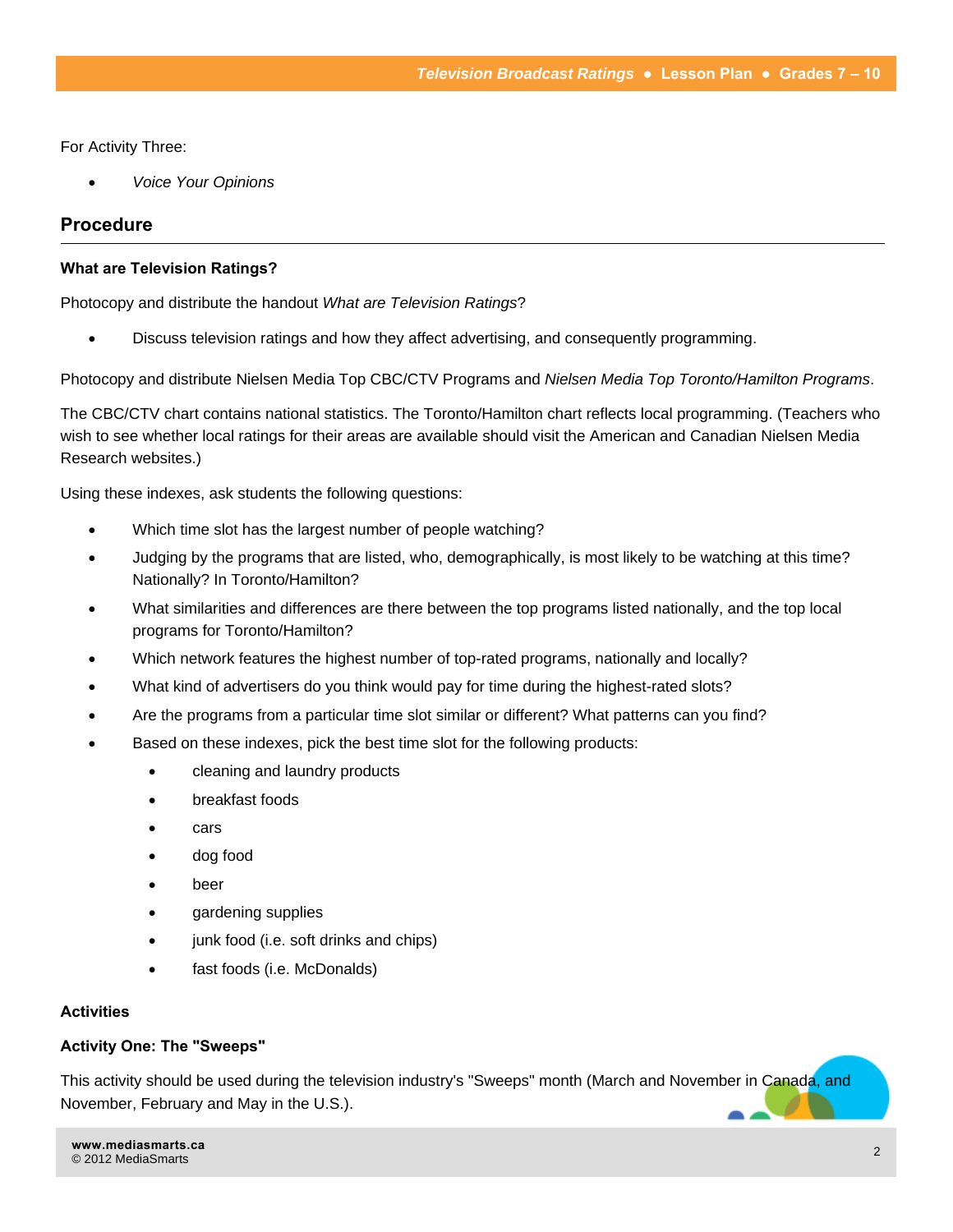Photocopy and distribute *The "Sweeps"* student handout.

Discuss the theory behind the "Sweeps" phenomena. Ask students:

- Do you think this is an accurate measurement of ratings?
- Why do you think the TV networks choose specific months and not others, to hold "Sweeps"?
- Using the TV guide, ask students to keep a log book through "Sweeps" month, listing the different ways networks try to boost their ratings during this crucial time.
- Types of "hyping" and "stunting" to look for include:
	- broadcast movie premiers
	- mini-features series or documentaries on local and national newscasts
	- re-broadcasts of highly-rated special programs
	- made-for-TV movies with high profile starts

Using the Canadian Nielsen Media Research website, have students monitor the ratings for a selection of prime time shows, before, during and after "Sweeps" month.

#### **Activity Two: Primed for Prime Time**

This activity is to be completed in groups of three. It comprises both a written and oral component.

Before beginning, review *The Requirements of Programming* handout with students for definitions of programming terms and strategies.

#### **The Scenario**

You are producers at a major television network that has just completed a season of big-budget flops. If you don't come up with a hit prime-time series, the network will lose advertising revenue and go bankrupt. You must therefore devise a pilot (introductory episode) for a series that you feel will be a sure-fire hit.

Pretending that the *Toronto/Hamilton* index reflects your local area, use these ratings as the basis for your decisions. You want to study this index to see which types of programs and which time slots get the highest ratings.

You have the standard budget of about one million dollars.

- Write up a proposal for the series, including the following information:
	- name of series
	- running time
	- type of program (sitcom, drama, game show, talk show etc.)
	- setting
	- target core-audience or demographic group
	- names of the central characters and potential actors to portray them (if applicable)
	- day and time the series will air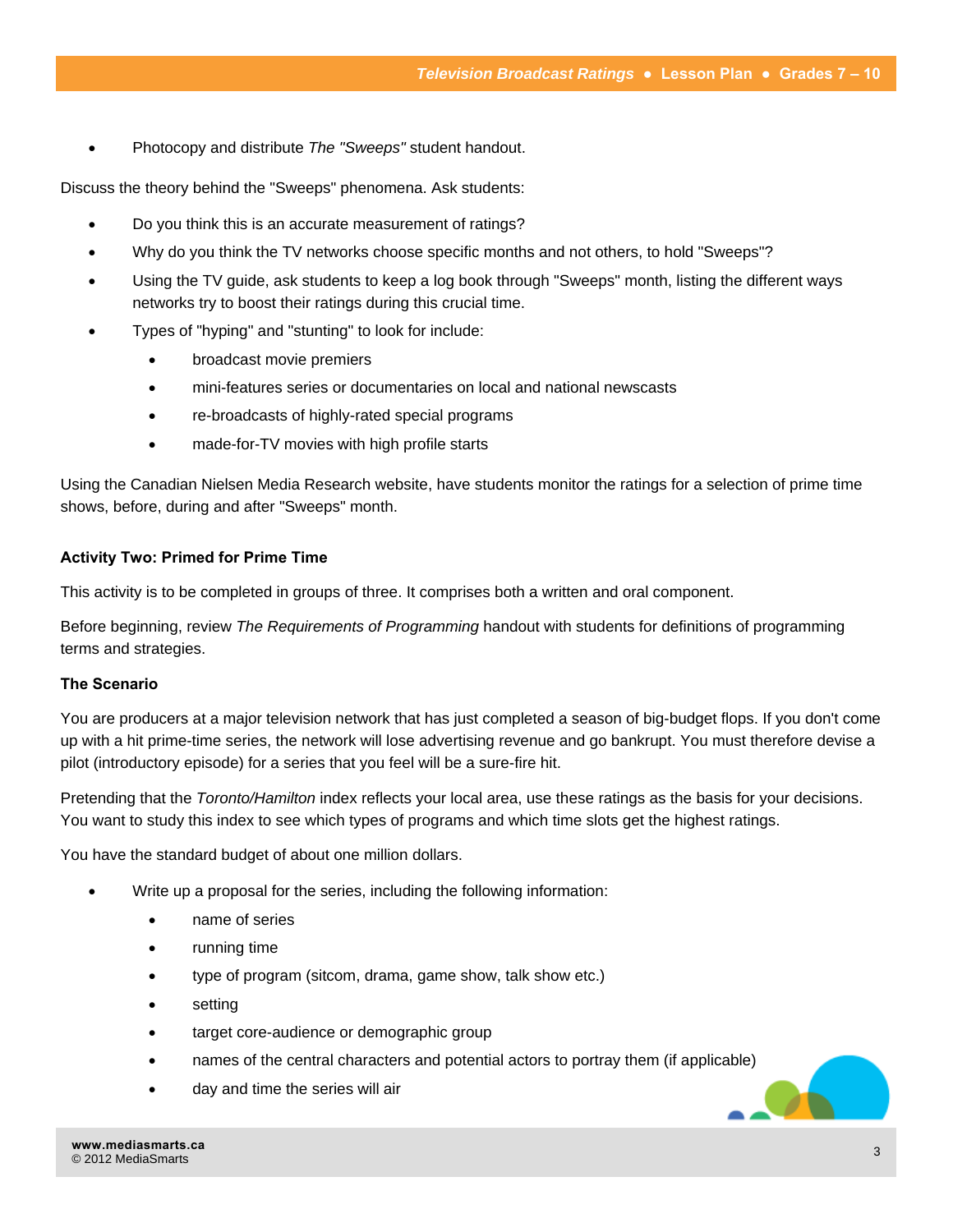- which shows will run before, after and opposite it (consult the TV Guide)
- which products might be advertised during commercial breaks
- which programming strategies (bridging, blundering, hammocking, etc.) will be used to ensure higher ratings
- Write a short synopsis (less than a page in length) of your pilot, outlining what it is about and what you intend to have happen in the opening episode.
- Prepare a five-minute verbal pitch of your proposed series to present to the network's board of directors (the teacher and your peers).
- Remember: the future of your network is at stake. The series must be a hit. Consider what types of shows are currently popular and what shows you like to watch, but do not hesitate to be as creative and imaginative as possible. Sometimes the strangest ideas have generated a hit series, for example: Third Rock from the Sun, The X-Files, Survivor and Buffy the Vampire Slayer.

#### **Activity Three: Voice Your Opinion**

- Photocopy and distribute the handout *Voice Your Opinions.*
- Talk with students about the effectiveness of viewer feedback. Explain that it's not ratings alone, which drives decisions determining what programs stay on the air and what ones are pulled.
- Many shows have been saved or granted reprieves through letter-writing viewers, including 'Cagney and Lacey,' 'The Tick,' 'Roswell' and '24'. Sometimes however, a highly acclaimed show is pulled because the ratings are so low that it costs more to produce than the producer can make back in advertising revenues. That was the case in 1995, when ABC cancelled 'My So-called Life,' despite receiving thousands of letters of support from fans.
- Using the suggestions from *Voice Your Opinions*, have students write a letter of complaint if a show they enjoy is being cancelled. (Teachers can find a list of programs that are currently threatened, on the 'Save That Show' website.)
- Conversely, they can write letters of support for shows that they like and want to make sure don't get cancelled in the future. (To find addresses for various networks, conduct an online search for the network website.)

#### **Evaluation**

- "Sweeps" logs
- Program proposals
- Letter to network

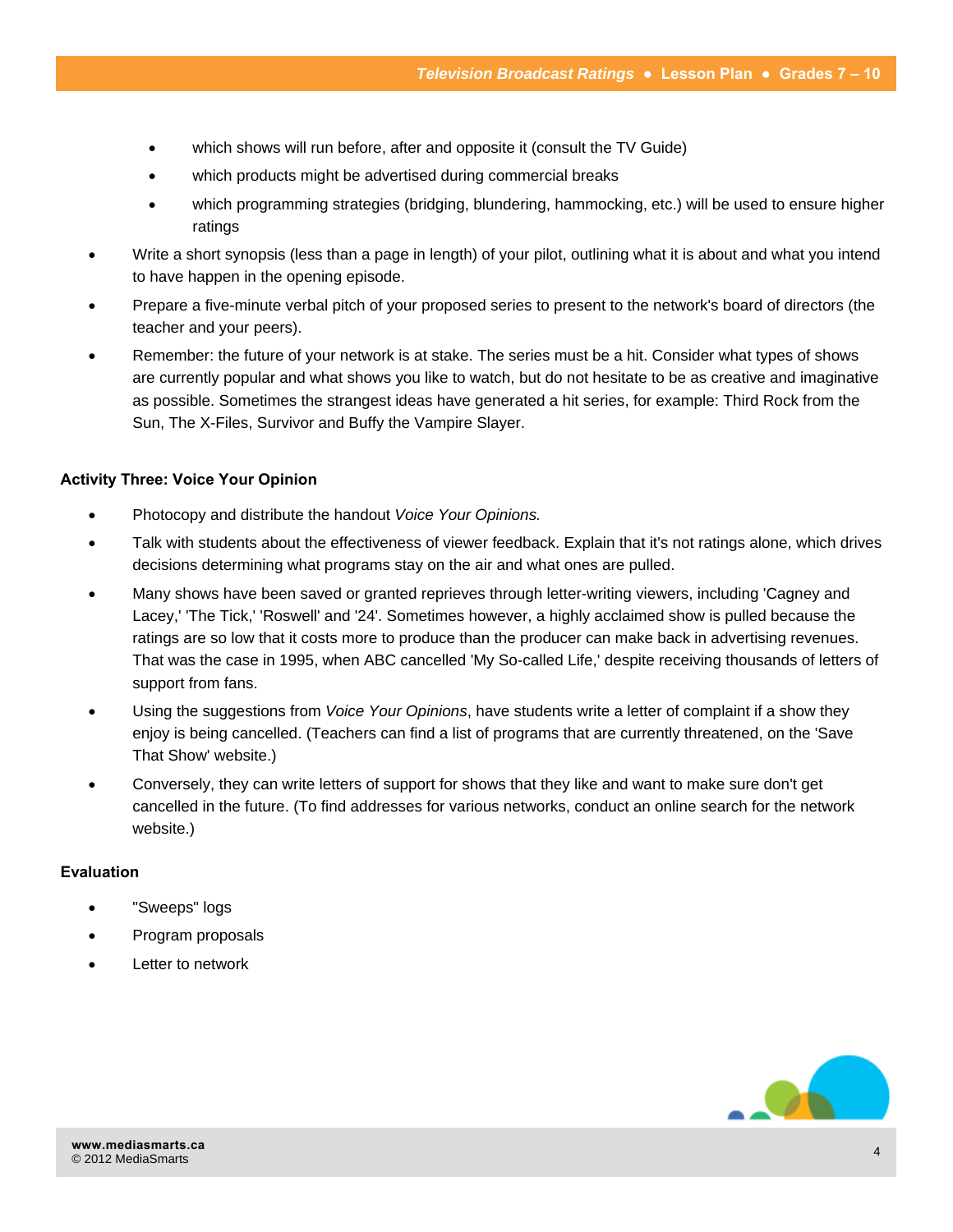# **What Are Television Ratings?**

Companies that advertise on television need to know how many viewers they are getting for the money they are spending on air-time. In order to accomplish this, viewers are surveyed and the survey results are called ratings. Ratings make or break a television show. No matter how critically acclaimed a program may be, if it doesn't have high enough ratings, it won't be able to draw enough advertisers to make it worth producing.

Ratings are also used to determine how much networks can charge for commercial time. Advertising prices are measured in "cost per thousand TV viewers" or the CPM. Networks will look at the ratings and the demographics of their viewers (their age, sex, and where they live) to determine a program's CPM. If the CPM is four dollars per minute, and rating surveys show an audience of two million viewers, the cost for a 60 second commercial is eight thousand dollars. Commercial time for highly-rated series, such as *Friends,* can cost upwards of a million dollars per minute, and one-time-only extravaganzas like the *Super Bowl* can bring in over one million dollars for a 30-second spot.

#### **Let's Make a Deal!**

The interesting thing about CPMs is that television advertising is sold long before a new show appears on the air. When they are creating new programming, network executives arrive at a cost for advertising by estimating the expected viewing audience based on the day and time slot, and the past performance of similar programs. (For example, a half hour sitcom at 9 pm that follows a highly popular show is likely to attract a good audience.) If a show gets more viewers than expected, this is a bonus for advertisers, who have paid for fewer viewers. If a show doesn't live up to expectations and doesn't attract the estimated viewing audience, then network executives would have to provide free advertising to make up for their loss.

Nielsen Media Research tracks ratings in Canada and in the U.S. "Nielsen Families" are chosen at random and asked to volunteer their time free of charge. About 50 per cent of those approached agree to participate - some for up to five years. (In Canada, there are over 11.7 million television households, compared to over 97 million television households in the United States.)

In Canada, the Bureau of Broadcast Measurement (BBM) does the "Sweeps" ratings - surveys which "sweep" the country from coast to coast during the months of November and March to measure the numbers of viewers in local markets. Nielsen tracks the country during the rest of the year. The BBM surveys 80,000 viewers in 42 different markets during the "Sweeps," by asking families to record their television viewing in a diary. Nielsen, which estimates national averages by monitoring the viewing habits of 6,150 Canadians, uses two types of electronic devices to track viewing. Nielson installs meters on TV sets, VCRs and cable boxes to automatically track when the TV sets are on and what channel is being watched. This data is sent to the Nielsen central computers via modem every day, and is made available to broadcasters and advertisers within 36 hours. Nielsen also uses "People Meters" that are attached to the TV set meter. Family members are assigned their own buttons, which are pushed when they are watching a show. This enables broadcasters to know the average age of the viewers of a particular program.

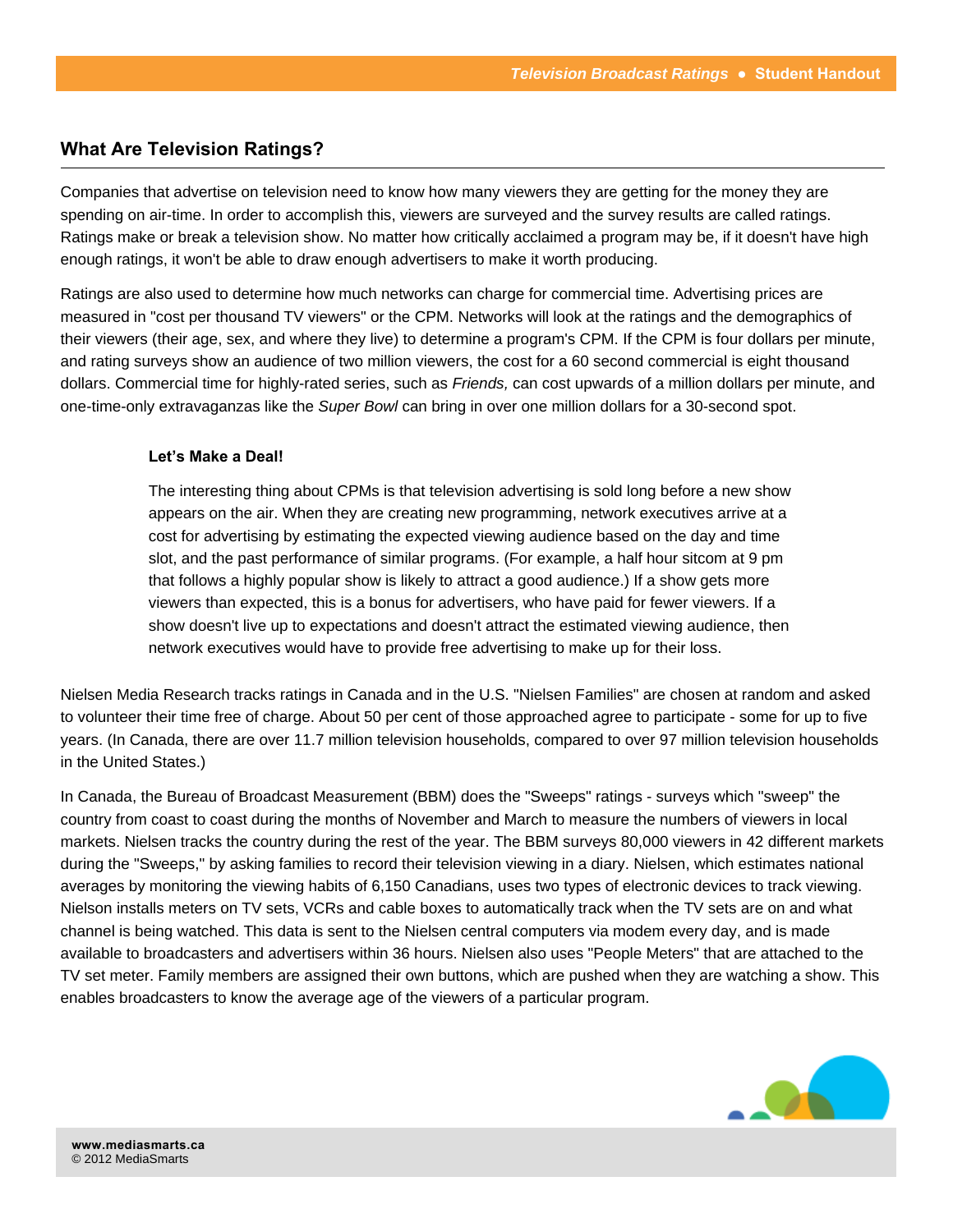# **Nielsen Media Research: Top CBC/CTV Network Programs**

#### **For the Week of March 25 - March 31, 2002**

| Rank                    | <b>Program Name</b>                      | Days                | <b>Station</b>  | <b>Network</b>          | <b>Duration</b>  | Audience at any |
|-------------------------|------------------------------------------|---------------------|-----------------|-------------------------|------------------|-----------------|
|                         |                                          |                     | Count           |                         |                  | given minute    |
| $\overline{1}$          | E.R.                                     | <b>Tues 10:00pm</b> | $\overline{15}$ | $\overline{\text{CTV}}$ | $\overline{60}$  | 2,424,000       |
| $\overline{2}$          | C.S.I.                                   | Tues 9:00pm         | 17              | <b>CTV</b>              | 60               | 2,228,000       |
| $\overline{\mathbf{3}}$ | Trudeau/ Part 1                          | Sun 8:00pm          | 34              | CBC Full                | $\overline{120}$ | 2,012,000       |
| $\overline{\mathsf{4}}$ | Law and Order                            | Wed. 10:00pm        | $\overline{17}$ | $\overline{\text{CTV}}$ | 60               | 1,735,000       |
| 5                       | The West Wing                            | Wed. 9:00pm         | 15              | <b>CTV</b>              | 60               | 1,528,000       |
| $\overline{6}$          | <b>CTV Evening News</b>                  | MTWTF 6:00pm        | 17              | <b>CTV</b>              | 60               | 1,324,000       |
| 7                       | Law and Order: CI                        | Sun 9:00pm          | 15              | $\overline{\text{CTV}}$ | 60               | 1,284,000       |
| $\overline{\mathsf{8}}$ | Law and Order: SVU                       | Sun 10:00pm         | 15              | <b>CTV</b>              | 60               | 1,249,000       |
| 9                       | Law and Order: SVU                       | Fri 10:00pm         | 17              | <b>CTV</b>              | $\overline{60}$  | 1,214,000       |
| $\overline{10}$         | <b>Hockey Night in Canada</b>            | Sat 7:00pm          | 34              | <b>CBC Full</b>         | 189              | 1,157,000       |
| $\overline{11}$         | Wheel of Fortune                         | MTWF 7:00pm         | 15              | <b>CTV</b>              | $ 30\rangle$     | 1,079,000       |
| $\overline{12}$         | CTV Monday Movie: Thomas Crown<br>Affair | Mon 9:00pm          | 15              | <b>CTV</b>              | 150              | 1,074,000       |
| $\overline{13}$         | Jeopardy                                 | MTWTF 7:30pm        | 15              | <b>CTV</b>              | $ 30\rangle$     | 1,044,000       |
| $\overline{14}$         | That 80's Show                           | Wed 8:00pm          | 15              | <b>CTV</b>              | $ 30\rangle$     | 1,023,000       |
| $\overline{15}$         | <b>CBC News: Sunday Report</b>           | Sun 10:00pm         | 34              | CBC<br>Full             | 60               | 1,013,000       |
| 16                      | Royal Canadian Air Farce                 | Fri 9:00pm          | 34              | CBC<br>Full             | $\overline{30}$  | 949,000         |
| $\sqrt{17}$             | Hockey Night in Canada                   | Sat 10:09pm         | 34              | CBC<br>Full             | $\overline{175}$ | 899,000         |
| $\overline{18}$         | <b>CTV National News</b>                 | Daily 11:00pm       | $\overline{21}$ | <b>CTV</b>              | $\overline{27}$  | 883,000         |
| $\overline{19}$         | <b>Watching Ellie</b>                    | Tues 8:30pm         | $\overline{17}$ | $\overline{\text{CTV}}$ | $\overline{30}$  | 849,000         |
| $\overline{20}$         | The Court/ Premier                       | Tues 10:00pm        | $\overline{17}$ | <b>CTV</b>              | $\overline{60}$  | 834,000         |

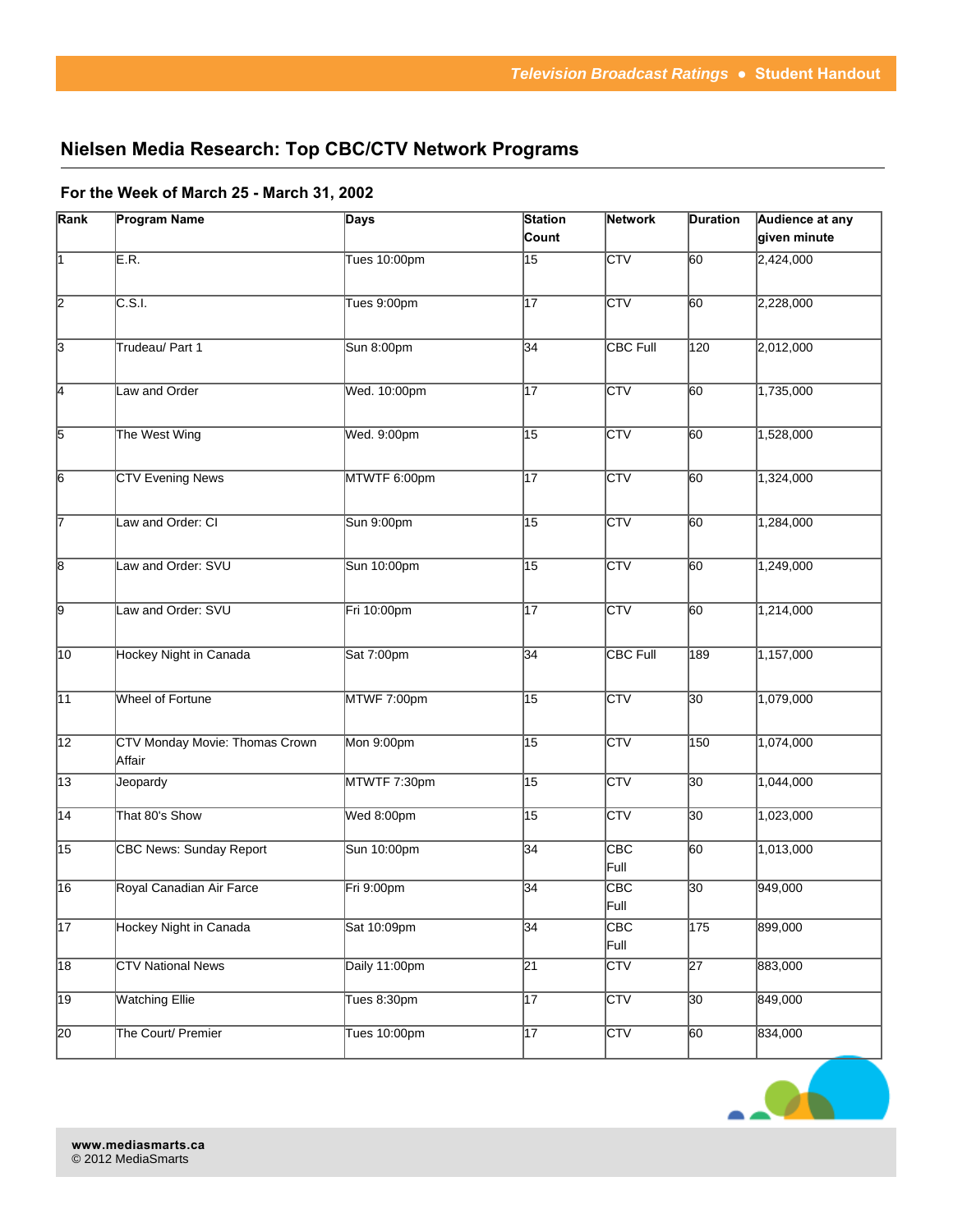# **Nielsen Media Research: Top Toronto/Hamilton Programs**

#### **For the We**

| Rank            | <b>Program Name</b>     | <b>Days</b>   | <b>Network</b>  | <b>Duration</b> | Share of Local       |
|-----------------|-------------------------|---------------|-----------------|-----------------|----------------------|
| π               | Survivor 4 Marquesas    | Tues 8:00 pm  | Global          | 60              | Audience (%)<br>14.5 |
|                 |                         |               |                 |                 |                      |
| $\overline{2}$  | ER                      | Tues 10:00 pm | CTV             | 60              | 12.2                 |
|                 |                         |               |                 |                 |                      |
| $\overline{3}$  | Trudeau                 | Sun 8:00 pm   | <b>CBC Full</b> | 120             | 10.5                 |
|                 |                         |               |                 |                 |                      |
| $\overline{4}$  | C.S.I.                  | Tues 9:00 pm  | <b>CTV</b>      | 60              | 9.8                  |
|                 |                         |               |                 |                 |                      |
| $\overline{5}$  | Law and Order           | Wed. 10:00 pm | <b>CTV</b>      | 60              | 9.2                  |
|                 |                         |               |                 |                 |                      |
| $\overline{6}$  | The West Wing           | Wed 9:00 pm   | <b>CTV</b>      | 60              | 8.6                  |
|                 |                         |               |                 |                 |                      |
| 17              | Friends                 | Tues 7:30 pm  | Global          | $ 30\rangle$    | 7.1                  |
|                 |                         |               |                 |                 |                      |
| $\sqrt{8}$      | Simpsons                | Sun 8:00 pm   | Global          | 30              | 6.8                  |
|                 |                         |               |                 |                 |                      |
| $\overline{9}$  | Law and Order: SVU      | Sun 10:00 pm  | <b>CTV</b>      | 60              | 6.5                  |
|                 |                         |               |                 |                 |                      |
| 10              | Fear Factor             | Mon 8:00 pm   | Cн              | 60              | 6.4                  |
|                 |                         |               |                 |                 |                      |
| $\overline{11}$ | Wheel of Fortune        | MTWF 7:00 pm  | <b>CTV</b>      | 30              | 6.4                  |
|                 |                         |               |                 |                 |                      |
| $\overline{12}$ | 24                      | Tues 9:00 pm  | Cн              | 60              | 6.2                  |
|                 |                         |               |                 |                 |                      |
| $\overline{13}$ | <b>CTV Evening News</b> | MTWTF 6:00 pm | <b>CTV</b>      | 60              | 6.0                  |
| $\overline{14}$ | <b>Will and Grace</b>   | Tues 9:00 pm  | Global          | 30              | 5.9                  |
|                 |                         |               |                 |                 |                      |
| $\overline{15}$ | $\sqrt{20/20}$          | Fri 10:00 pm  | Global          | 60              | 5.8                  |
| 16              | JAG                     | Tues 8:00 pm  | Cн              | 60              | 5.7                  |
|                 |                         |               |                 |                 |                      |
| $\overline{17}$ | Jeopardy                | MTWTF 7:30 pm | <b>CTV</b>      | $\overline{30}$ | 5.7                  |
|                 |                         |               |                 |                 |                      |
| $\overline{18}$ | Law and Order: SVU      | Fri 10:00 pm  | <b>CTV</b>      | 60              | 5.7                  |
| $\overline{19}$ |                         |               | <b>CTV</b>      |                 | 5.6                  |
|                 | Law and Order: CI       | Sat 9:00 pm   |                 | 60              |                      |
| $\overline{20}$ | Everybody Loves Raymond | Mon 9:00 pm   | Global          | $ 30\rangle$    | 5.5                  |
|                 |                         |               |                 |                 |                      |

**March 25 - March 31, 2002**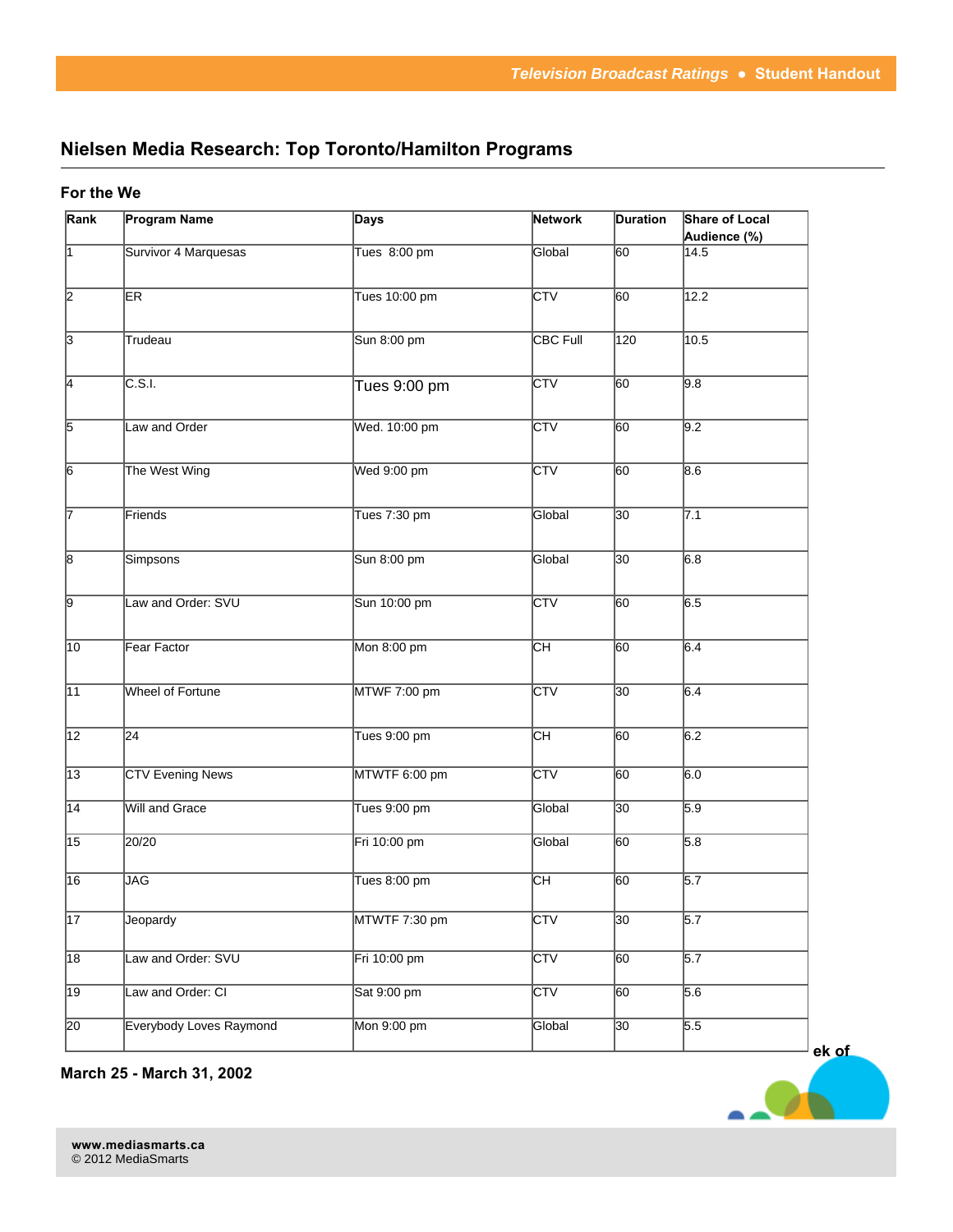# **The Sweeps**

"Sweeps" are television surveys which "sweep" North America four times a year - March and November in Canada, November, February and May in the U.S. "Sweeps" measure the number of viewers in local markets. These ratings are then used by local television stations and national networks to set advertising revenues.

When viewers tune in, the networks cash in. In the fall of 1996, the top-rated NBC sitcom *Seinfeld* became the first regularly-scheduled series to hit the one-million-dollar-per-minute-of-commercial-time mark. The average cost for a 30 second commercial during the 2002 *Super Bowl* was 1.9 million (U.S.).

It's easy to spot when sweeps mania is upon us. Suddenly famous movie stars pop up on your favourite sitcom, blockbuster theatrical movies have their television premiere, made-for-TV movies feature sensational themes and oldfashioned, lowest-common-denominator fare dominates prime time.

This sudden eruption of flashy content is known within the industry as "hyping" or "stunting". Because of the prohibitive cost, sweeps stunting is essentially an American phenomena. While Canadian broadcasters do more promotions and special news reports, and avoid repeats during their "Sweeps" months, the expensive flash comes from the American networks.

The Canadian industry benefits from the huge American hype because Canadian stations show U.S. programs in prime time, often in simulcast with the originating U.S. network. But the difference in timing between the four U.S. and two Canadian sweeps periods causes some headaches for the Canadian television industry. Although Canadian stations draw viewers during the U.S. Sweeps, the spring Sweeps in Canada is the time when the U.S. networks traditionally pull regular series off the air and test new pilots.

The Bureau of Broadcast Measurement (BBM) is the Canadian company which measures ratings during the Sweeps, while Nielsen Media Research tracks viewers throughout the rest of the year.

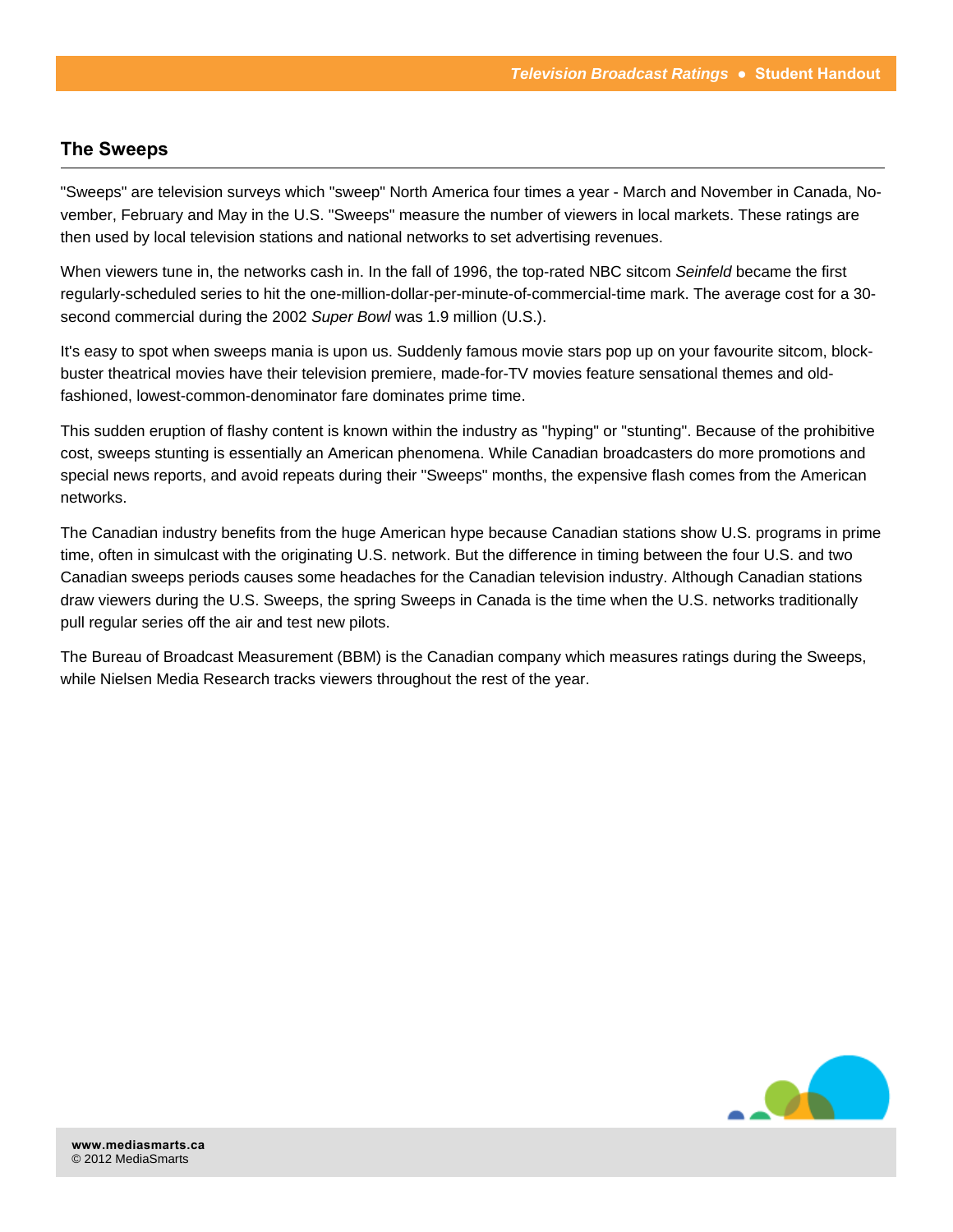## **The Requirements of Programming**

In television lingo*, programming* refers to the type of programs shown and their placement in the schedule. Schedules are made up to please and attract as many viewers as possible. Each network uses a variety of strategies to secure a maximum audience. Before beginning activities to help them understand ratings and the way in which networks schedule their programs, students should be familiar with the following terms:

#### **audience flow**

The carry-over of an audience from one program to another on the same channel

#### **block programming**

The running of similar shows to hold the same audience as long as possible

#### **blunting**

A scheduling ruse designed to prevent a large audience from tuning into a competing network program by offering a similar program

#### **bridge**

A form of blunting whereby, for example, a network will schedule a big mini-series at 8:00 p.m. to offset a big movie due to start at 9:00 on another network

#### **counterprogramming**

Tackling a highly-rated program on another network by scheduling a completely different program to deliver a different kind of audience

#### **hammock**

The time period between two successful programs, where a new show can be introduced and guaranteed a sizable audience

#### **prime time**

The time when there are more people watching television than at any other time of the day, that is, from 8:00 p.m. to 11:00 p.m. on Mondays to Saturdays and from 7:00 p.m. to 11:00 p.m. on Sundays

#### **rating**

The percentage of all homes with televisions that are tuned to a given program. Each rating point represents approximately 763,000 homes or almost two million people. Each rating point also represents about ten million dollars in advertising revenue each year.

#### **share**

The percentage of all television sets in use that are tuned to a given program.